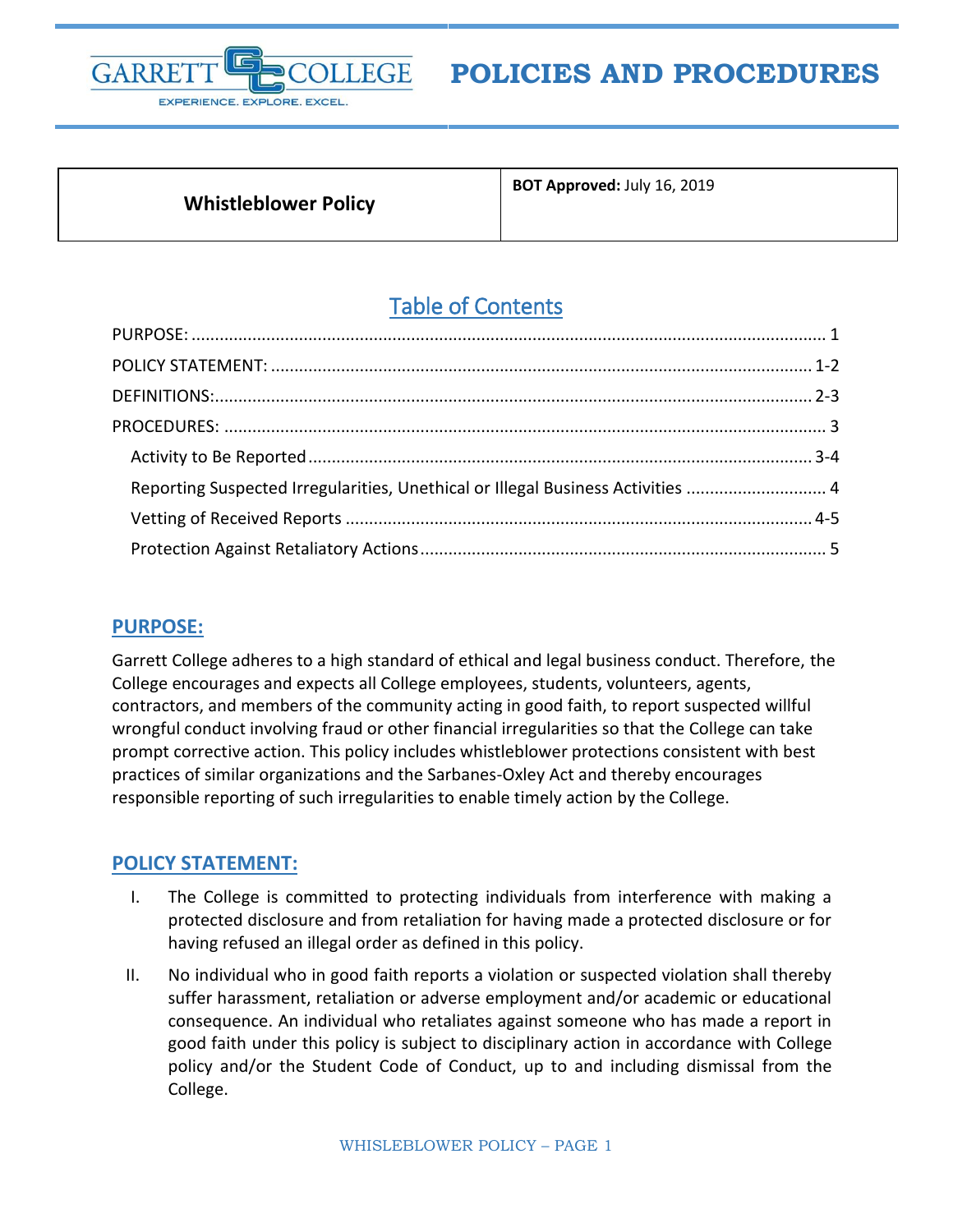- III. This policy does not protect an individual who files a report or provides information that he or she knows to be false or provides information with reckless disregard for its truth or falsity.
- IV. Just as the College will consider wrongful conduct as serious violations of law or College policy, the filing of false or malicious allegations of wrongdoing or knowingly providing false answers or information to an ongoing investigation of wrongdoing may subject individuals to disciplinary action up to and including discharge or expulsion from the College. The failure to substantiate a claim of wrongdoing does not automatically constitute malicious intent or a false claim.
- V. This policy does not protect individuals who self-report their own misconduct.
- VI. This policy is not intended to replace existing reporting mechanisms for matters such as employment related complaints, health and safety matters, complaints involving discrimination or harassment, nor is it intended to supplant other channels of communication for reporting suspected fraud and financial wrongdoing.
- VII. This procedure should not be used to address and thereby excludes violations that could otherwise be addressed through the College's existing policies and procedures, including the Equity Grievance procedures.
- VIII. The President is authorized to establish and amend procedures necessary to implement this policy.

## <span id="page-1-0"></span>**DEFINITIONS:**

**GARRE** 

EXPERIENCE. EXPLORE. EXCEL.

**Acting in Good Faith** - Good faith means the individual providing the information or report of a violation has a reasonable basis in fact for reporting or providing the information. An individual who knowingly provides or reports, or who reasonably ought to know he or she is providing or reporting, malicious, false, or frivolous information, or information with reckless disregard for the truth, or an individual who knowingly omits relevant information, is not acting in good faith.

**Assets-** a resource with economic value that an individual, corporation or country owns or controls with the expectation that it will provide a future benefit.

**Goods-**A good in economics is any object or product (factors of production) that is useful.

**Protected Disclosure** – Communication about suspected wrongful conduct engaged in by a College employee, student, volunteer, or contractor based on a good faith and reasonable belief that the conduct has both occurred and constitutes wrongful conduct.

**Resource-** a stock or supply of money, materials, staff, and other assets that can be drawn on by a person or organization in order to function effectively.

**Retaliation** – Any adverse action against an individual because she or he has made a protected disclosure as a whistleblower or has participated in an investigation, proceeding or hearing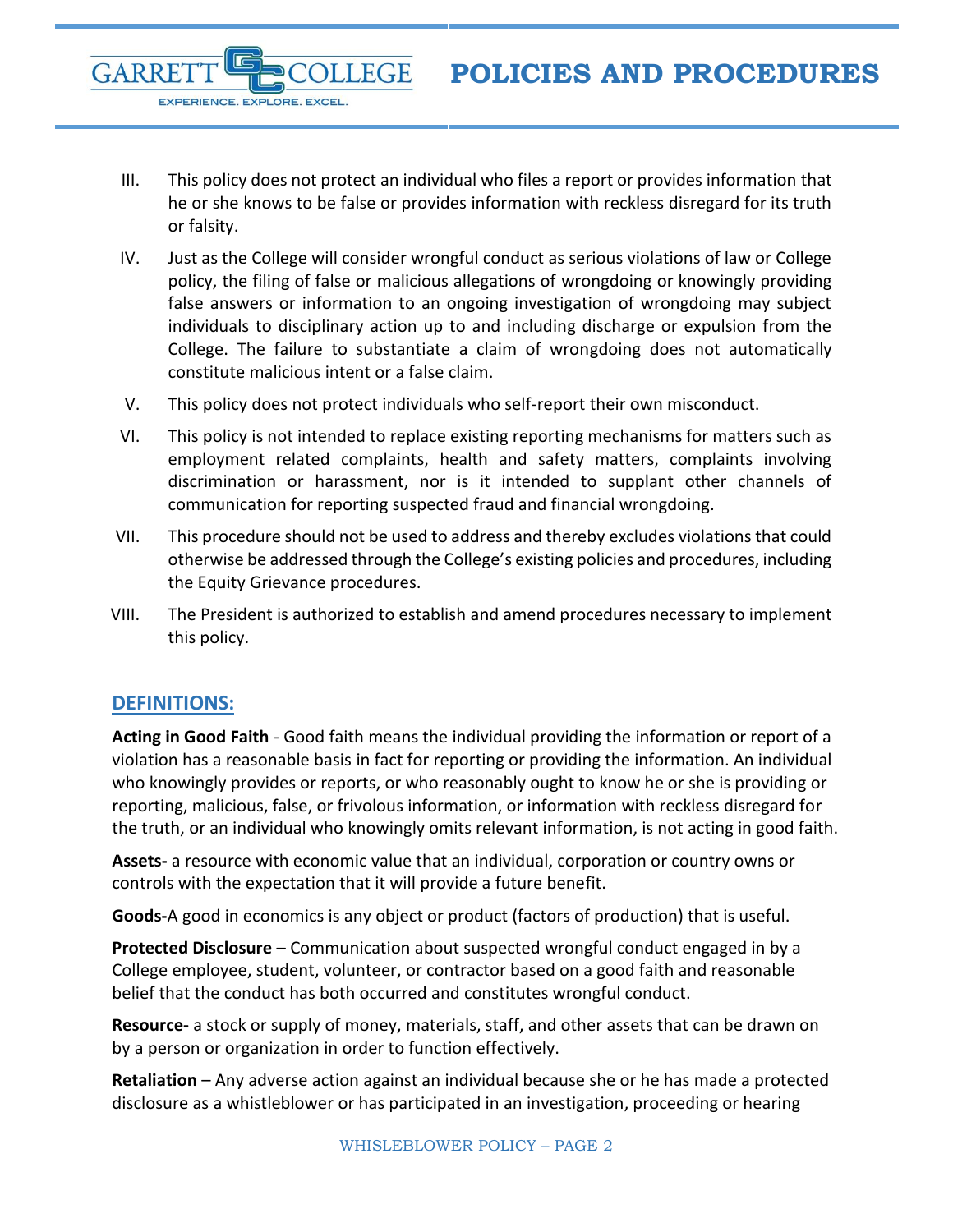GARRE EXPERIENCE. EXPLORE. EXCEL.

involving a protected disclosure. The adverse action exists outside of business related reasons or the action is outside of regular practice. Reporting suspected misconduct does not exempt an employee from legitimate personnel action taken during the normal course of business.

**Sarbanes-Oxley Act**- The Sarbanes-Oxley Act of 2002, is a United States federal law that mandated strict reforms to existing securities regulations and imposed tough new penalties on lawbreakers. The new law set out reforms and additions in four principal areas: Corporate responsibility, Increased criminal punishment, Accounting regulation, and New protections.

**Services-** a service is a transaction in which no physical goods are transferred from the seller to the buyer. The benefits of such a service are held to be demonstrated by the buyer's willingness to make the exchange.

**Whistleblower** - Any person, who in good faith, makes a protected disclosure, with identification of source for College follow-up. Further referred to within this policy as "reporting party or reporting parties".

**Wrongful Conduct** - Unethical, illegal or fraudulent business activity in violation of College policy, laws or regulations.

## <span id="page-2-0"></span>**PROCEDURES:**

## <span id="page-2-1"></span>**Activity to Be Reported**

- A. Fraud that generally involves a willful or deliberate act, expression, omission, or concealment with the intent of obtaining an unauthorized benefit, such as money or property, by deception or other unethical means.
- B. Fraudulent activity relating to grants, contracts, agency funds or other fiduciary obligations.
- C. Forgery or other unauthorized alteration of College instruments including, but not limited to, checks, financial documents, academic records or personal information.

D. Misappropriation or theft of funds, goods and services, or other College assets/ resources.

- E. Impropriety in handling or reporting money or financial transactions.
- F. Purposely reporting inaccurate financial information.
- G. Authorizing or receiving compensation for goods not received or services not performed.
- H. Accepting or seeking anything of material value from contractors or vendors providing services or materials to the College, not authorized by College policy, nor in compliance with Maryland State Ethics Commission regulations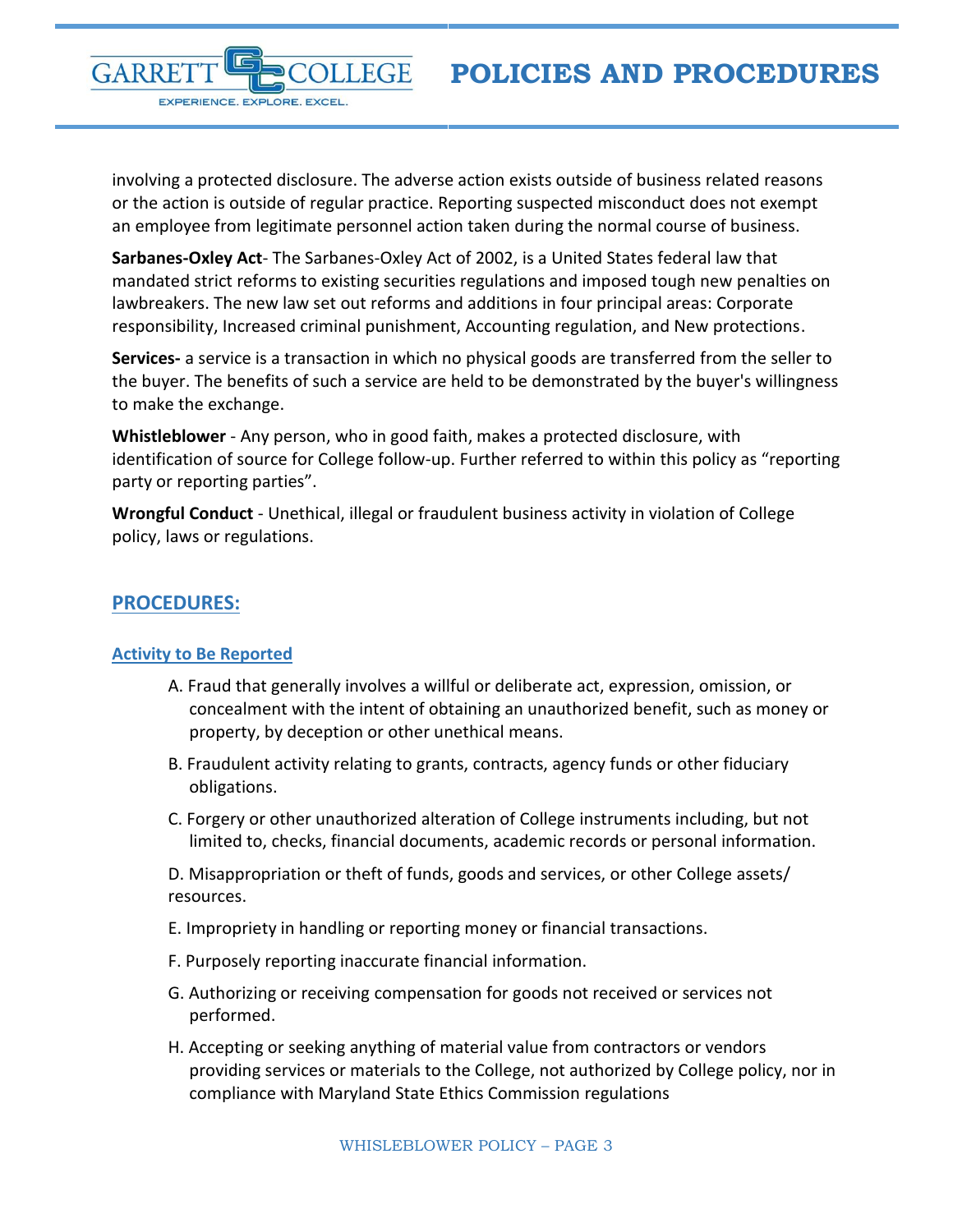

**POLICIES AND PROCEDURES**

- https://ethics.maryland.gov/wp-content/uploads/filebase/general/Public-Ethics-Law.pdf
- I. Destruction, removal or inappropriate use of College records or assets that is unauthorized or contrary to College policy or requirements under the law or regulations.
- J. Unethical procurement practices.

#### <span id="page-3-0"></span>**Reporting Suspected Irregularities, Unethical or Illegal Business Activities**

A. All employees are expected to report their reasonable suspicions of fraud, financial misconduct, irregularities, or unethical business activities. Reporting must be made directly to the Director of Equity and Compliance at: [\(Equitycompliance@GarrettCollege.edu\)](mailto:Equitycompliance@GarrettCollege.edu)

or via the third party reporting line at: [www.GarrettCollege.Edu](http://www.garrettcollege.edu/) on the Security, Equity Compliance, Reasonable Concern, or Community Resources pages.

All reports are confidential, to the extent permitted by law. All reports will go simultaneously to the Director of Equity and Compliance, President, and Chair of the Board of Trustees.

- B. A report should include information and lawful documents or data in support of the allegation, when possible:
	- 1. A detailed description of the concern;
	- 2. Name of individual(s) involved in the concern;
	- 3. The location where the action(s) occurred; and,

4. Any other details or data that may be important for the investigation including data, documents, evidence, or related information.

C. The suspected misconduct should be reported as soon as the individual becomes aware of the misconduct.

#### <span id="page-3-1"></span>**Vetting of Received Reports**

A. All reports must be reported by one of 3 methods in the Reporting Suspected Irregularities, Unethical or Illegal Business Activities above. This includes those made directly to the confidential reporting means or through a College employee. For employees who receive a protected disclosure, failure to forward within five (5) business days of receiving the report may result in disciplinary action.